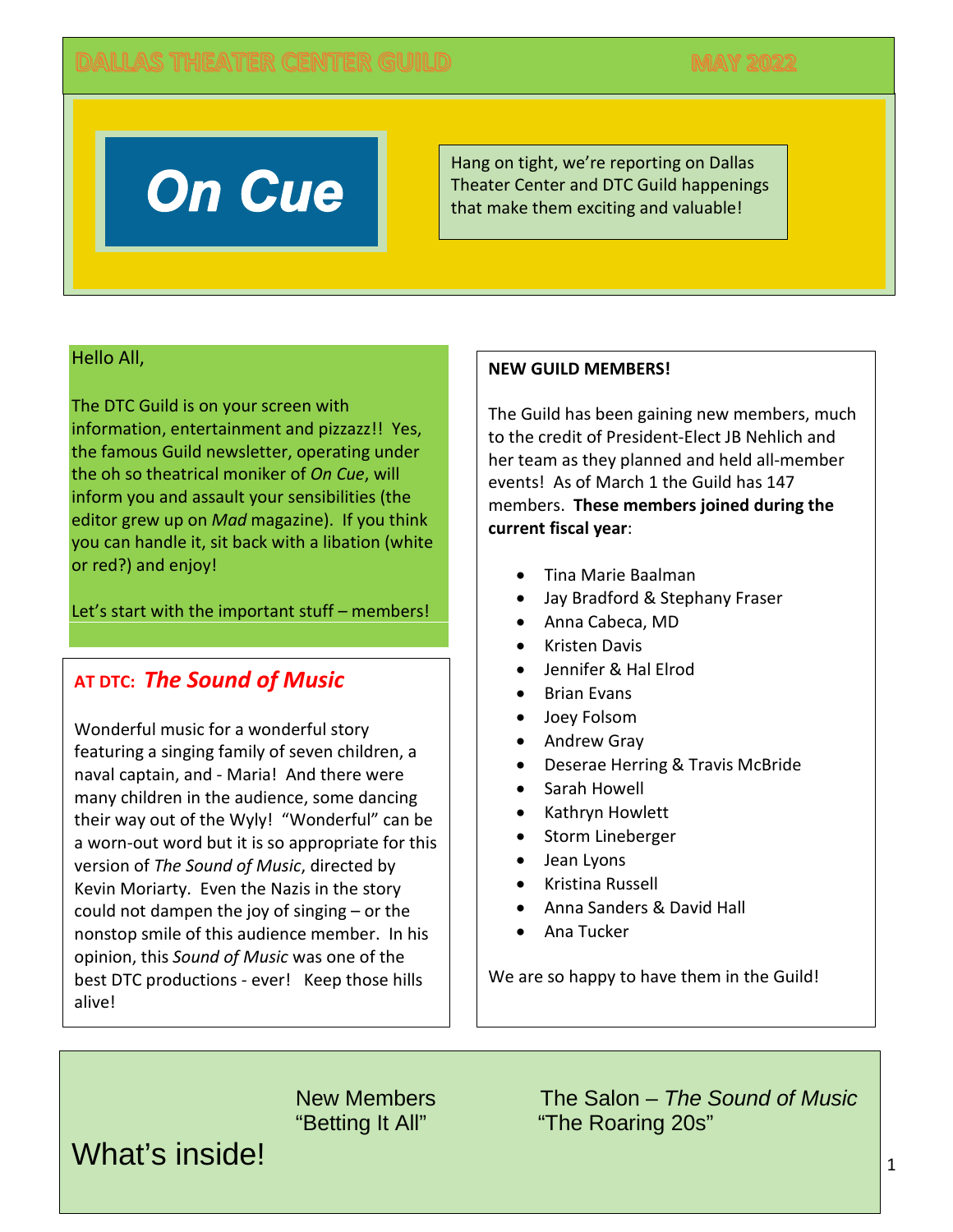

# Betting It All!

I hope you were among the Guild members and guests, including Frank (Sinatra?) who attended the latest clever Guild event designed by President-Elect JB Nehlich – "Betting It All". And I hope you won really BIG!!

This casino-themed event at Bella Luna was FUN! Some classy people dressed up, Las Vegas style! It featured brisket, pulled pork and mixed beans (a unique South Dakota recipe), all personally crafted by Chef Todd (Nehlich), with several sides, a full bar, and guest tables a-plenty! And speaking of tables, there were dealers offering blackjack, roulette and craps. They were continually attended by fortuneseeking party-people wanting to fund an expensive vacation on some tropical isle. And dee-jay Brian Evans sang, played keyboards and ran a few recordings with age-appropriate hits. All of that for a paltry \$10!

# These lucky people attended

- Adam Armstrong
- Tina Baalman
- Judy Birchfield and Belinda Birchfield
- Amy Brunelle (guest)
- Wendy Coyle (guest)
- Ebony Davis & Thomas Hodnett
- Dorothy & Steve Davis
- Claudia & Scott Davis
- Allison Epstein (guest)
- Mike Fitzpatrick
- Julie Goldfarb
- Pat Hastings and Sarah Hastings
- Deserae Herring (guest, now a member and bringing husband)
- Angela & John Howell
- Kathryn Howlett
- Marla & Howard Janco
- Donna & Steve Marino
- Robert Martin
- Judy & J.C. Mathis
- Barbara & Sam McKenney
- Allison Morris
- JB & Todd Nehlich
- Vicki & Kent Newsom
- Suzanne Palmlund & Joseph Manes
- Hal Schneider
- Sarah & Don Warnecke
- Jerry Zvonecek

And after seeing the fun being had, some others are interested in joining. Thanks to all! If you were not there, you should reconsider whatever your reason was and work on that before receiving your invitation to the next Guild event!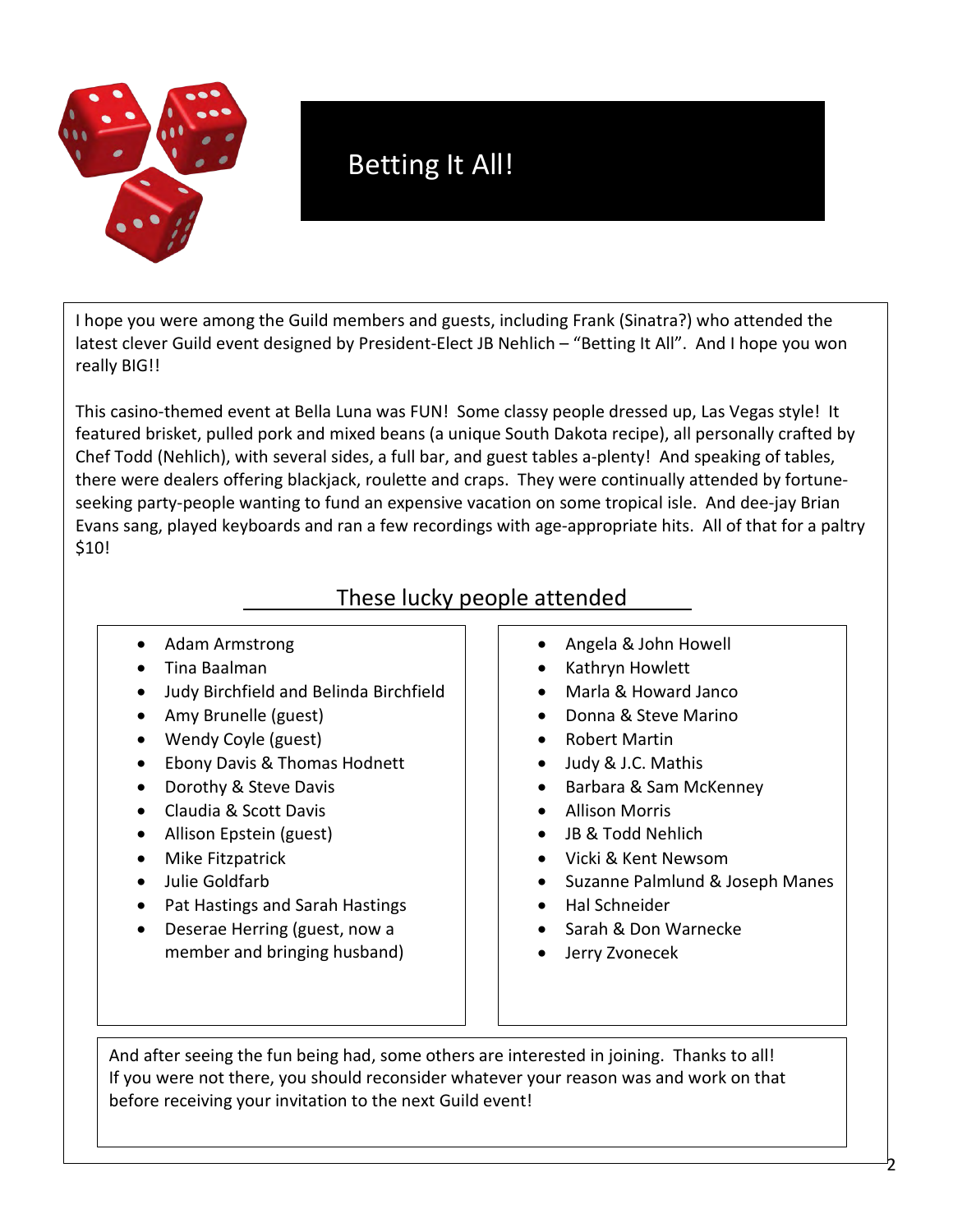





Hal Schneider, Steve & Donna Marino, Barbara McKenney, Jerry Zvonecek











L>R: Angela & John Howell, Claudia Davis, Marla Janco, Scott Davis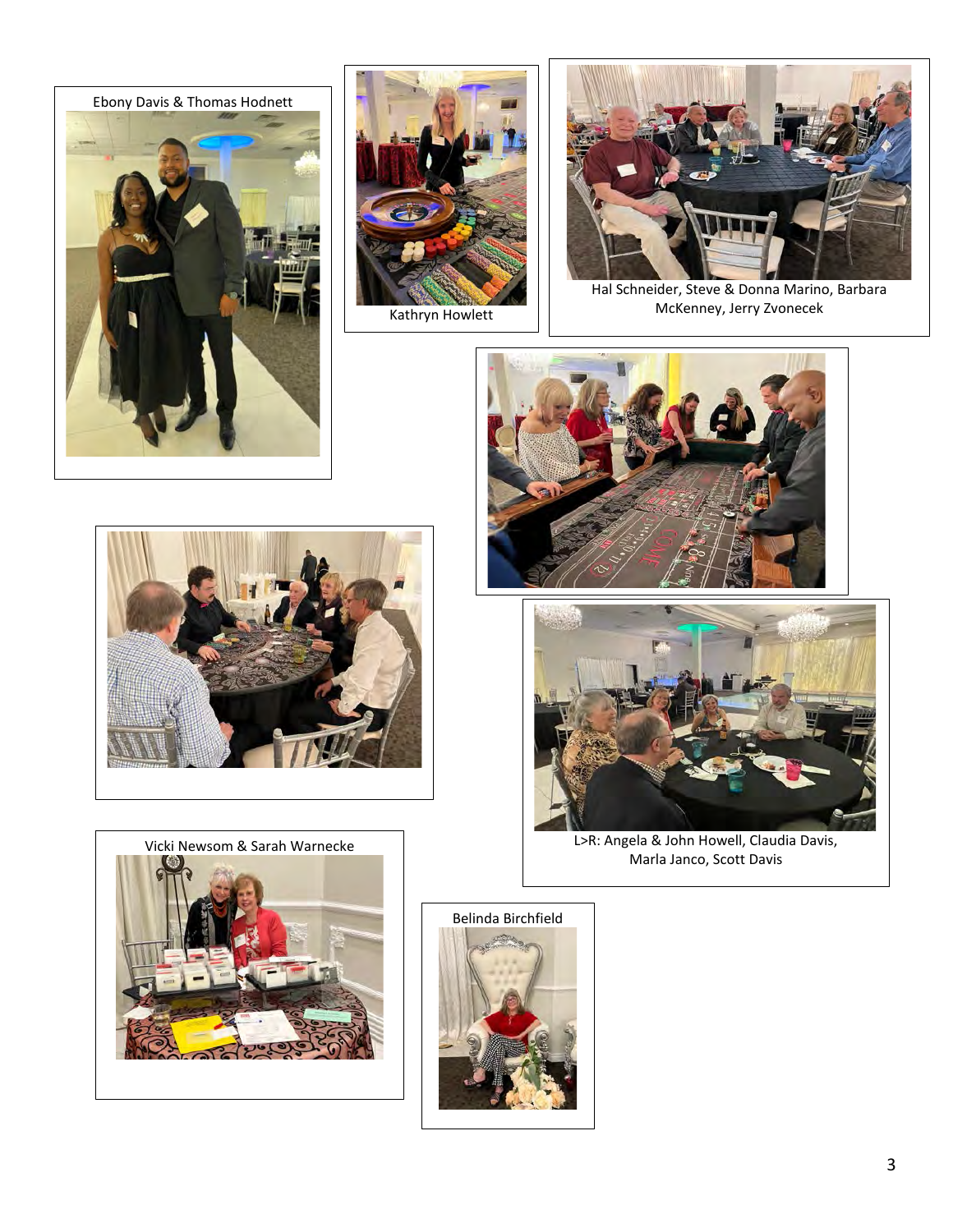# **The Salon**

Each year the Dallas Theater Center Guild presents "**Salon**," a multifaceted evening offering conversation among Dallas Theater Center patrons and friends, dining and an in-depth discussion of a Dallas Theater Center production. Salon 2022 was the first since Covid disrupted the world, including the theater community. It focused on DTC's production of *The Sound of Music,* and was held at the **Dallas Holocaust and Human Rights Museum**, on April 18. Guild Vice-Presidents–Events **Claudia and Scott Davis designed and orchestrated Salon 2022, which was masterfully done!** The Museum is dedicated to teaching the history of the Holocaust and to advancing human rights in order to combat prejudice, hatred and indifference. The play touches lightly on those themes before the heroes escape to the freedom and safety of Switzerland.

**Over 60 theater aficionados** gathered at the Museum, enjoying **wine, champagne, four delightful hors d' oeuvres** and a bounty of conversation! Some gained from an intriguing, sometimes chilling **guided tour** of several Museum exhibits, and others from a **self-guided tour**. Photos of Hitler, Himmler and other **infamous Nazis** stare from the walls, along with photos of the grim facilities and guards. **Equipment on display** testifies to the cruel, unrelenting prisoner abuse before facing the Nazis' goal of ethnic extinction.

**A full-course dinner** and conversation followed, and lively it was! Then **Scott Davis, who did skillful research at the Museum and of the play, led an insightful, in-depth discussion** of the dynamics and motivations with the perspective of these panelists:

- **Kevin Moriarty**, Enloe-Rose Artistic Director of Dallas Theater Center
- **Sara Abosch-Jacobson, PhD**, the Barbara Rabin **Chief Education Officer** for the Dallas Holocaust and Human Rights Museum

Dr. Abosch-Jacobson is an experienced educator who has researched, taught and written on **Jewish culture and history**. She holds a PhD in modern European and Jewish history, an MA in modern British and Jewish history, and an MA in Political Science with a concentration in Civil/Military Relations. At the Museum, she is responsible for all content-related matters. She regularly speaks on the Holocaust, topics in Jewish history and culture, and the history covered in the Museum's core and special exhibitions.

• **Charlotte Decoster, PhD**, the Ackerman Family **Director of Education** for the Dallas Holocaust and Human Rights Museum

Dr. Decoster is also an experienced educator who has researched, taught, and written on **Holocaust history**. She holds a PhD in History from the University of North Texas. She regularly speaks on the Holocaust, **children and child rescue** during the Holocaust, and in Nazi Germany. She has travelled throughout the U.S. to give talks on Anne Frank and child rescue during the Holocaust.

**She and Dr. Abosch-Jacobson described the historical context of the real-life events behind** *The Sound of Music.*

**Kevin told us that all productions of** *The Sound of Music* **must stay true to the Rodgers and Hammerstein music and lyrics, but productions can incorporate creative approaches. He did so by emphasizing the moral culpability of bystanders like the character Max.**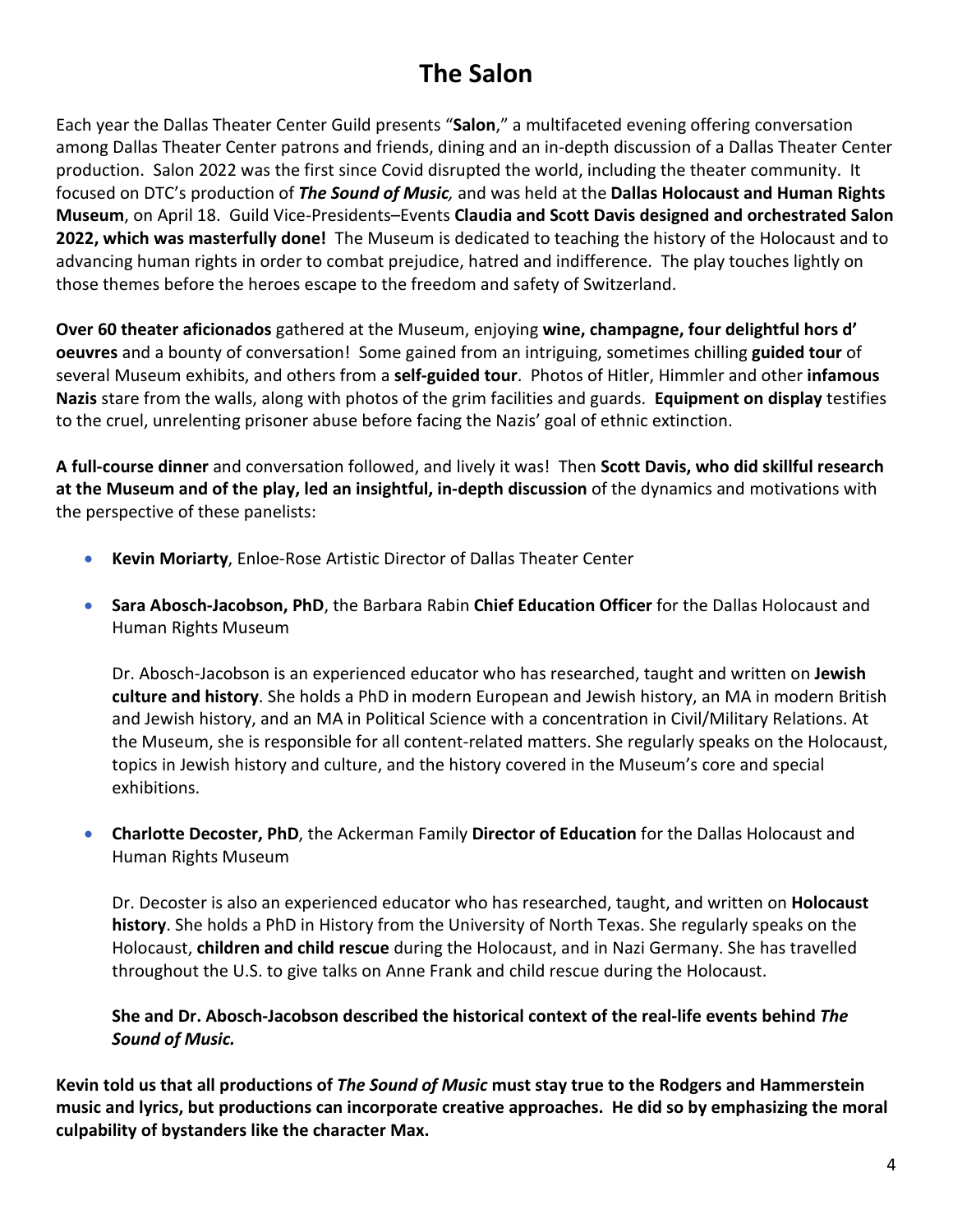**All three panelists discussed the thematic connection between the Trap family's opposition to the** *Anschloss*  **and current events in Ukraine.**

**It was a fascinating, insightful discussion about the dynamics of that era of horror, the motivations of the participants, the forces enabling and constraining them, and the way in which it was brought to a conclusion.**



Here in this two-littered year of 2022, two things are roaring back: the **Guild and the Roaring Twenties!** Wow, it's been over 100 years ago since that swingin' age, but it did swing again on **March 3**. The Guild thanks 42 **Guild members** and guests who gathered at The Alexander Mansion in downtown Dallas to enjoy each other's company at this first Guild event of 2022! And to enjoy the fascinating comments by award-winning **author Jim Dent**, a hearty meal, a full-service bar, and the highspirited **pianistics of Brian Evans**!! If you couldn't join the festivities, know that we missed you. (And if you just flat wouldn't join the festivities, too bad, your loss. Get it in gear for the next Guild event.)

Dallas-size thanks go to **JB Nehlich** and **April Bosworth** for arranging it all, for tasteful decorations, and for keeping spirits high! And to **Marla Janco** for getting the word out, to **Sarah Warnecke** for expert reservations work, and to The Alexander Mansion for services and security (photo below).

The stars of this show were those members and guests who came costumed with Roaring 20's regalia! Their dresses, feathered headbands, strings of beads, fishnet stockings and cigarette holders stepped right out of a period film - with color added. And the guys' jackets, white ties on black shirts, and hats roared with the ladies. Thanks big time to those who illustrated the theme! The photos by **Kathryn Howlett** tell the story better than these words.

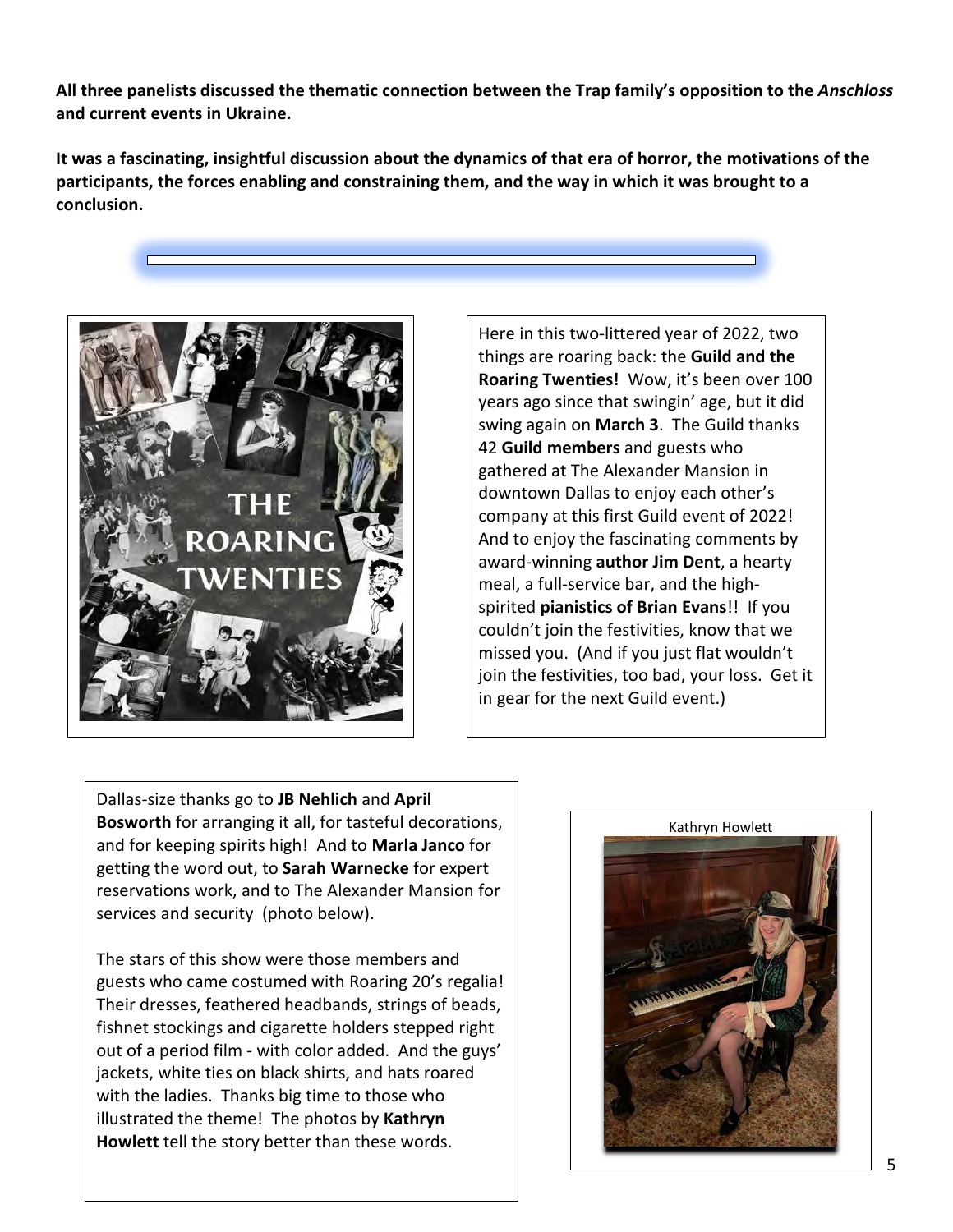Another star of the show was **author Jim Dent**. **JB Nehlich** has known Jim for 35 years and arranged for his participation in the Guild event. He is a sports writer with nearly ten books to his credit, including *The Junction Boys*, a NY Times best-seller! **Kent Newsom** read *The Mighty Orphans*. It tells the story of Abner McCall, who was left at an orphanage; he joined the winning football team. Kent **told of McCall's rise to the Texas Supreme Court, Dean of the Baylor Law School and President of Baylor University!**





**Dent** covered the Dallas Cowboys for the Ft. Worth Star Telegram and the Dallas Times Herald, and **got to know Jerry Jones quite well**. In *King of the Cowboys*, Dent published material that annoyed Jones. **Jones bought all 22,000 copies** printed and **warehoused them** for many years, leaving **Dent to wonder why the book sold so well but he couldn't find anyone who had read it!**

Dent has had a long time problem with alcohol, and was sentenced to 10 years in the slammer for DWIs in several states. According to Dent, booze flows freely in that sports environment and good intentions were no match for that access.

Jim told **interesting stories about gangsters** that he is now building into a book, particularly a girl called "Little Sister". She grew up in a bordello, hung out with the bad guys, and in a fascinating twist used her high intelligence to graduate from Harvard Law School!





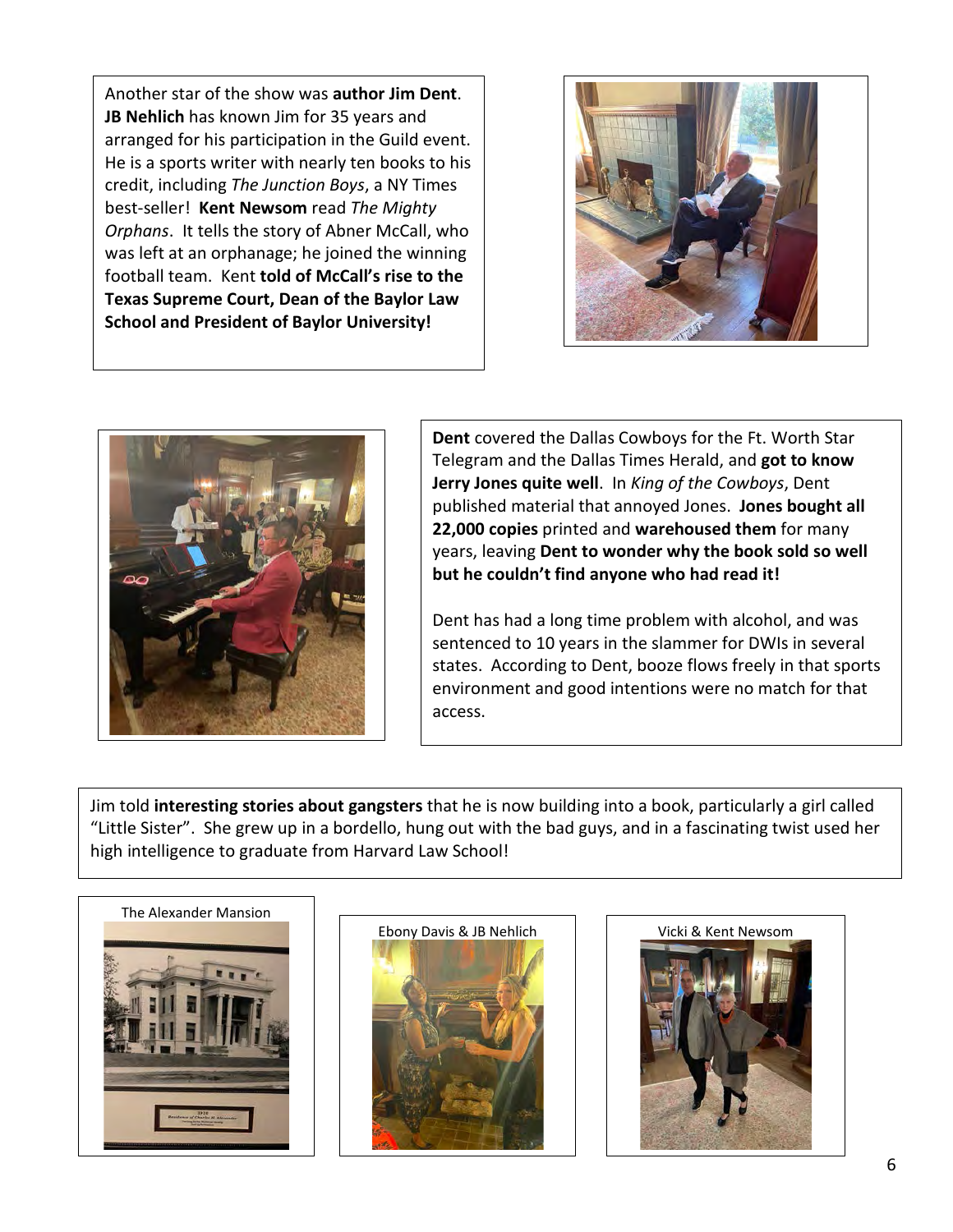Let's recap the event in 1920s slang. At this *speakeasy* there were many *skirts* in *glad rags*, and *spiffy* looking guys who each paid a *sawbuc*k to get in to this *hotsy-totsy* affair. One guy seemed like a *drugstore cowboy*. There was plenty of *giggle water* but no *foot juice*. The speaker was the *bee's knees* and the *cat's meow*. He *knew his onions*, with no *horsefeathers*.



Tina Baalman & Kathryn Howlett